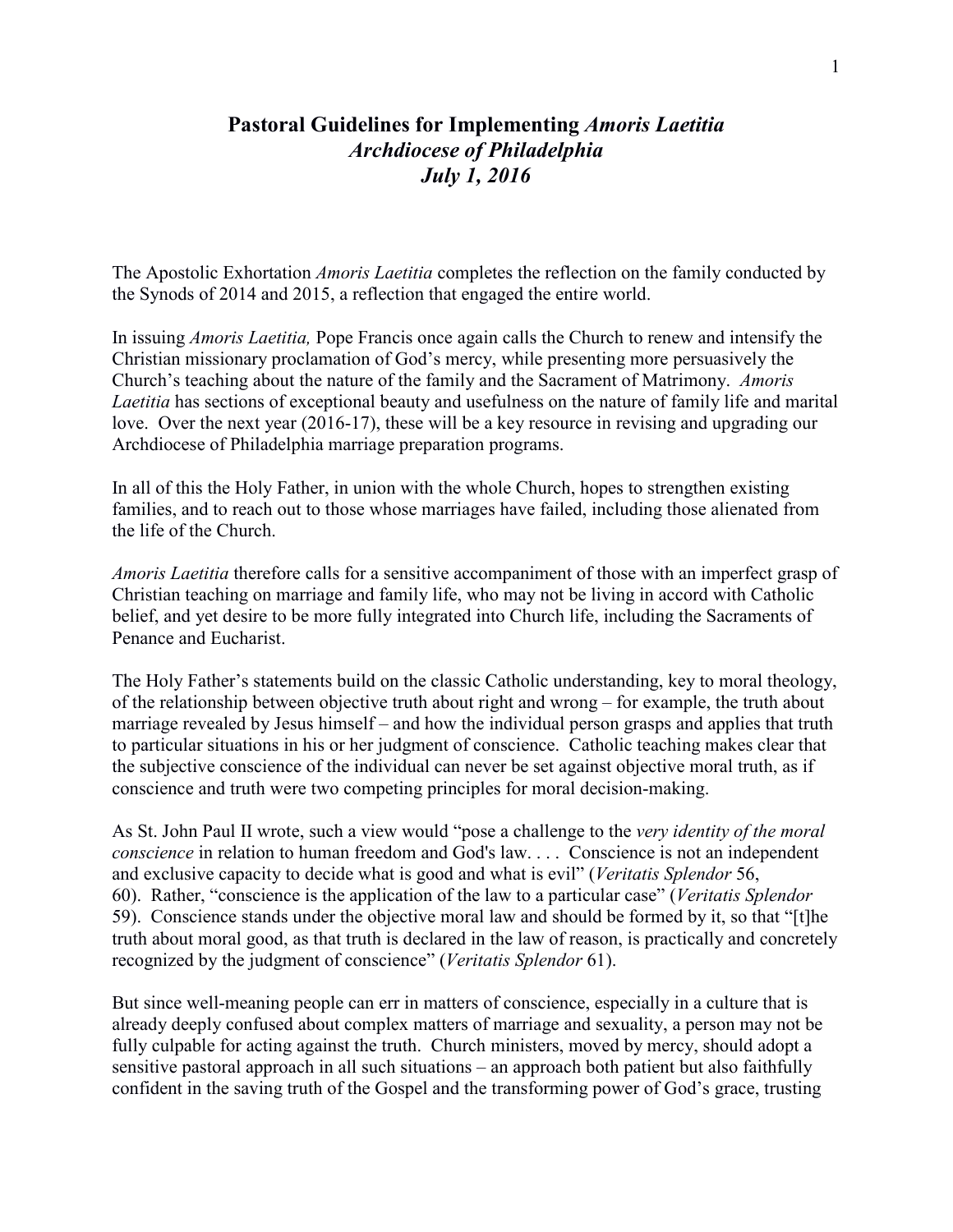in the words of Jesus Christ, who promises that "you will know the truth, and the truth will make you free (Jn 8:32)." Pastors should strive to avoid both a subjectivism that ignores the truth or a rigorism that lacks mercy.

As with all magisterial documents, *Amoris Laetitia* is best understood when read within the tradition of the Church's teaching and life. In fact, the Holy Father himself states clearly that neither Church teaching nor the canonical discipline concerning marriage has changed: "it is understandable that neither the Synod nor this Exhortation could be expected to provide a new set of general rules, canonical in nature and applicable to all cases" [*Amoris Laetitia* 300] – a point reiterated by Cardinal Schönborn at the Vatican's presentation of the document. The Holy Father's Exhortation should therefore be read in continuity with the great treasury of wisdom handed on by the Fathers and Doctors of the Church, the witness of the lives of the Saints, the teachings of Church Councils, and previous magisterial documents.

As *Amoris Laetitia* notes, bishops must arrange for the accompaniment of estranged and hurting persons with guidelines that faithfully reflect Catholic belief [*Amoris Laetitia* 300]. What follows are archdiocesan guidelines meant for priests and deacons, seminarians and lay persons who work in the fields of marriage, sacramental ministry and pastoral care regarding matters of human sexuality. They are effective as of July 1, 2016.

### **For Catholic married couples**

Christian marriage, by its nature, is permanent, monogamous and open to life. The sexual expression of love within a truly Christian marriage is blessed by God: a powerful bond of beauty and joy between man and woman. Jesus himself raised marriage to new dignity. The valid marriage of two baptized persons is a sacrament that confers grace, with the potential to deepen the couple's life in Christ, especially through the shared privilege of bringing new life into the world and raising children in the knowledge of God.

Marriage and child-rearing are sources of great joy. They have moments (like the birth of a child) when the presence of God is palpable. But an intimately shared life can also cause stress and suffering. Marital fidelity is an ongoing encounter with reality. Thus it involves real sacrifices and the discipline of subordinating one's own needs to the needs of others. *Amoris*  Laetitia reminds husbands and wives that their "common life...the entire network of relations" that they build with their children and in the world around them, will be steeped in and strengthened by the grace of the sacrament" [*Amoris Laetitia* 74]. Integrated into every pastoral plan that seeks to support married couples should be instruction in the sacramental grace available to them and in particular, how they can more fully "tap into" this wellspring of grace, so that they experience the power of the sacrament to strengthen their relationship, not just as an idea but as a reality that impacts their daily married life.

Closely related to this, pastors should stress the importance of common prayer and reading Scripture in the home, profiting from the grace offered them by frequent reception of the Sacraments of Penance and Communion, and the need for building mutual support with committed Catholic friends and family. Every family is a "domestic church," but no Christian family can survive indefinitely without encouragement from other believing families. The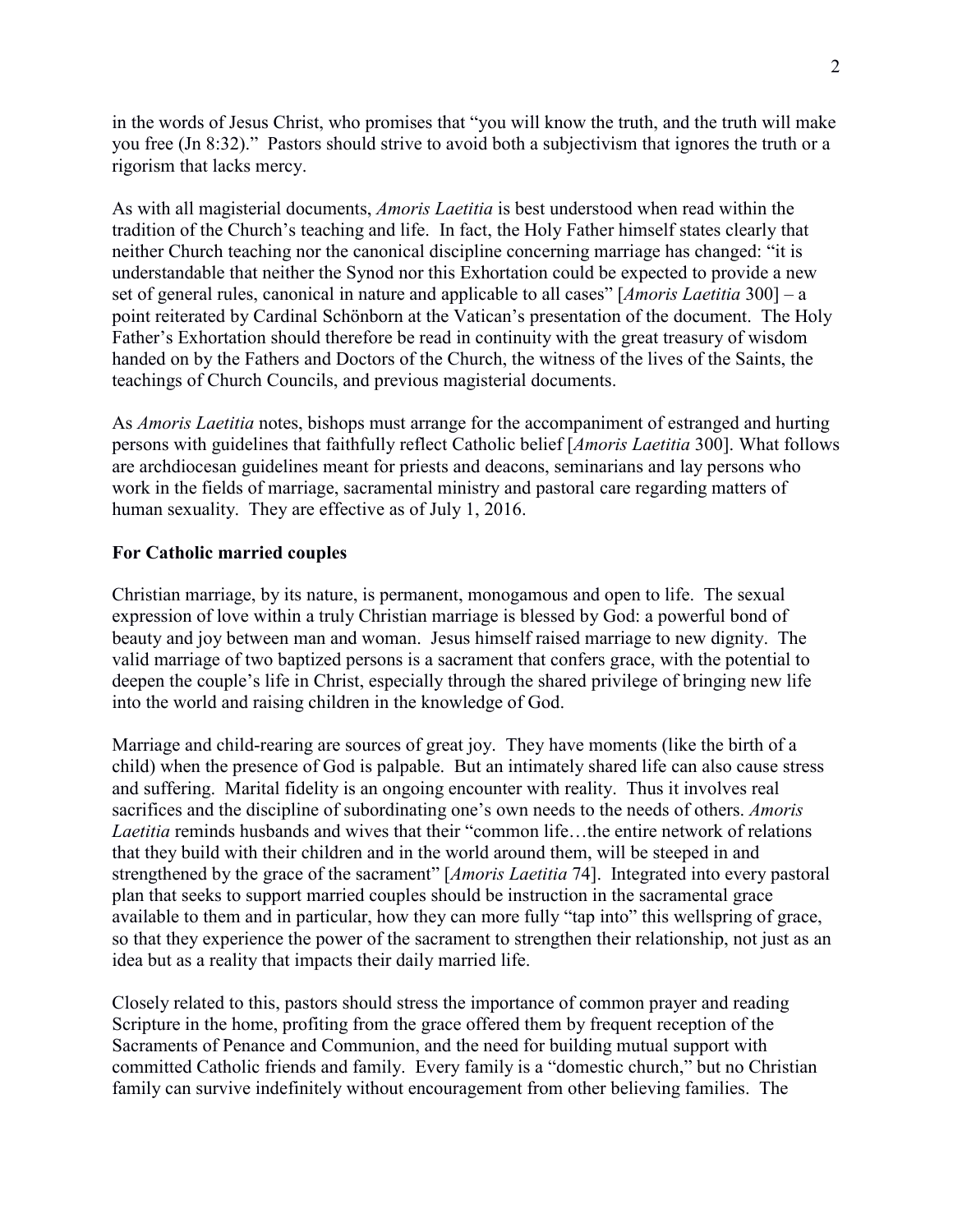Christian community must especially find ways to engage and help families who are burdened by illness, financial setbacks and marital friction.

## **For Catholics and Christians who are separated or divorced and not remarried**

Pastors often encounter persons whose marriages face grave hardships, sometimes for reasons that seem undeserved, and sometimes through the fault of one or both married parties. The state of being separated or divorced, and thus finding oneself alone, can involve great suffering. It can mean separation from one's children, a life without conjugal intimacy, and for some the prospect of never having children. Pastors should offer these persons friendship, understanding, introductions to reliable lay mentors and practical help, so they can sustain their fidelity even under pressure.

Likewise, parishes should be keenly concerned for the spiritual good of those who find themselves separated or divorced for a long time. Some persons, aware that a valid marriage bond is indissoluble, consciously refrain from a new union and devote themselves to carrying out their family and Christian duties. They face no obstacle to receiving Communion and other sacraments. Indeed, they should receive the sacraments regularly, and they deserve the warm support of the Christian community, since they show extraordinary fidelity to Jesus Christ. God is faithful to them even when their spouses are not, a truth that fellow Catholics should reinforce.

In some cases, one can reasonably ask whether an original marriage bond was valid, and thus whether grounds may exist for a decree of nullity (an "annulment"). In our age, such grounds are not uncommon. People in those circumstances should be strongly encouraged to seek the assistance of a marriage tribunal of the Church. The inquiry in these cases should always be guided by the truth of the situation: *Did a valid marriage exist?* Decrees of nullity are not an automatic remedy or an entitlement. They cannot be granted informally or privately by individual pastors or priests. Because marriage is a public reality, and because a determination about the validity of a marriage affects the lives, the rights, and the duties of all parties touched by it, there must be a canonical process and a decision by the proper authority under canon law. Such matters require that those conducting the inquiry be both compassionate and alert to the truth. They should investigate these matters in a timely way, respecting the rights of all parties, and ensuring that all have access to the annulment procedures.

# **For Catholics and Christians who are divorced and civilly-remarried**

*Amoris Laetitia* manifests a special concern for divorced and civilly-remarried Catholics. In some cases, a valid first marriage bond may never have existed. A canonical investigation of the first marriage by a Church tribunal may be appropriate. In other cases, the first marriage bond of one or both of the civilly-remarried persons may be valid. This would impede any attempt at a subsequent marriage. If they have children from the original marriage, they have an important duty to raise and care for them.

The divorced and remarried should be welcomed by the Catholic community. Pastors should ensure that such persons do not consider themselves as "outside" the Church. On the contrary, as baptized persons, they can (and should) share in her life. They are invited to attend Mass, to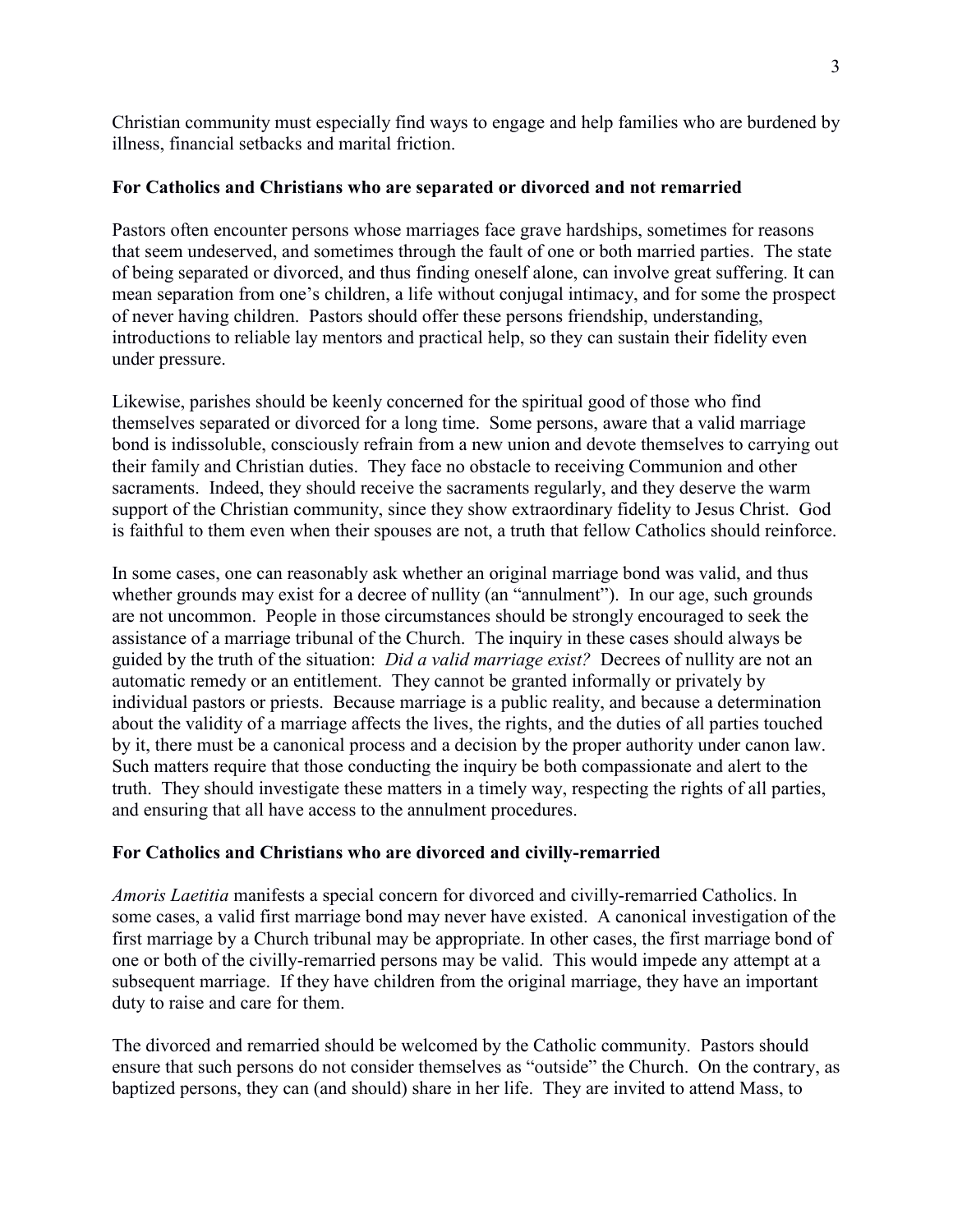pray, and to take part in the activities of the parish. Their children – whether from an original marriage or from their current relationship – are integral to the life of the Catholic community, and they should be brought up in the faith. Couples should sense from their pastors, and from the whole community, the love they deserve as persons made in the image of God and as fellow Christians.

At the same time, as *Amoris Laetitia* notes, priests should "accompany [the divorced and remarried] in helping them to understand their situation according to the teaching of the Church and the guidelines of the bishop. Useful in this process is an examination of conscience through moments of reflection and penance. The divorced and remarried should ask themselves: how they have acted toward their children when the conjugal union entered into crisis; if they made attempts at reconciliation; what has become of the abandoned party; what consequences does the new relationship have on the rest of the family and the community of the faithful; and what example is being set for young people who are preparing for marriage" [*Amoris Laetitia* 300]. *Amoris Laetitia* continues: "What we are speaking of is a process of accompaniment and discernment which 'guides the faithful to an awareness of their situation before God. . . . [T]his discernment can never prescind from the Gospel demands of truth and charity as proposed by the Church'" [*Amoris Laetitia 300*].

In light of this, priests must help the divorced and civilly-remarried to form their consciences according to the truth. This is a true work of mercy. It should be undertaken with patience, compassion and a genuine desire for the good of all concerned, sensitive to the wounds of each person, and gently leading each toward the Lord. Its purpose is not condemnation, but the opposite: a full reconciliation of the person with God and neighbor, and restoration to the fullness of visible communion with Jesus Christ and the Church.

In fact, pastors must always convey Catholic teaching faithfully to all persons – including the divorced and remarried – both in the confessional as well as publicly. They should do this with great confidence in the power of God's grace, knowing that, when spoken with love, the truth heals, builds up, and sets free (cf. Jn 8:32).

Can the divorced and civilly-remarried receive the sacraments? As a general matter, baptized members of the Church are always in principle invited to the sacraments. The confessional's doors are always open to the repentant and contrite of heart. What of Communion? *Every*  Catholic, not only the divorced and civilly-remarried, must sacramentally confess all serious sins of which he or she is aware, with a firm purpose to change, before receiving the Eucharist. In some cases, the subjective responsibility of the person for a past action may be diminished. But the person must still repent and renounce the sin, with a firm purpose of amendment.

With divorced and civilly-remarried persons, Church teaching requires them to refrain from sexual intimacy. This applies even if they must (for the care of their children) continue to live under one roof. Undertaking to live as brother and sister is necessary for the divorced and civilly-remarried to receive reconciliation in the Sacrament of Penance, which could then open the way to the Eucharist. Such individuals are encouraged to approach the Sacrament of Penance regularly, having recourse to God's great mercy in that sacrament if they fail in chastity.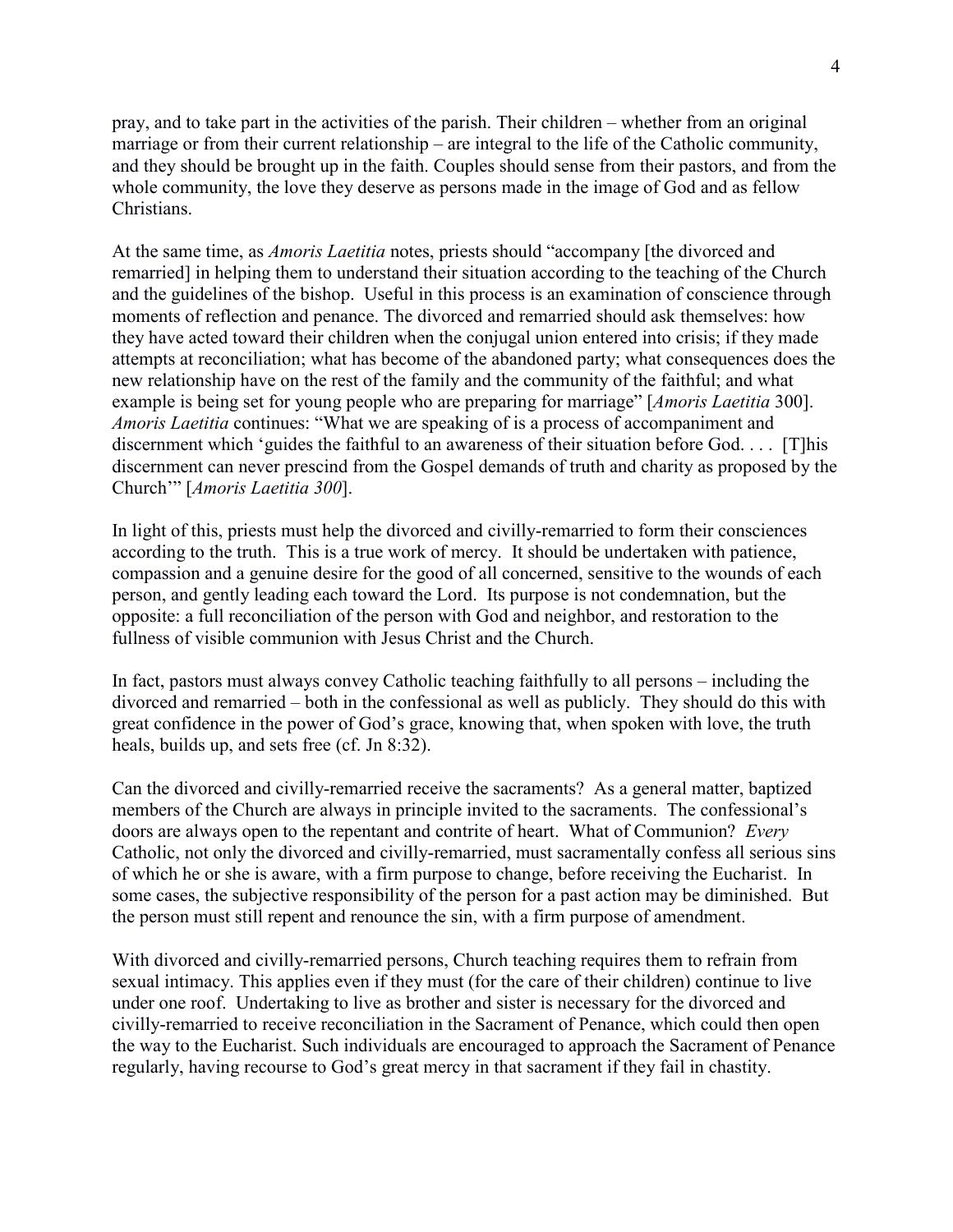Even where, for the sake of their children, they live under one roof in chaste continence and have received absolution (so that they are free from personal sin), the unhappy fact remains that, objectively speaking, their public state and condition of life in the new relationship are contrary to Christ's teaching against divorce. Concretely speaking, therefore, where pastors give Communion to divorced and remarried persons trying to live chastely, they should do so in a manner that will avoid giving scandal or implying that Christ's teaching can be set aside. In other contexts, also, care must be taken to avoid the unintended appearance of an endorsement of divorce and civil remarriage; thus, divorced and civilly remarried persons should not hold positions of responsibility in a parish (*e.g.* on a parish council), nor should they carry out liturgical ministries or functions (*e.g.*, lector, extraordinary minister of Holy Communion).

This is a hard teaching for many, but anything less misleads people about the nature of the Eucharist and the Church. The grace of Jesus Christ is more than a pious cliché; it is a real and powerful seed of change in the believing heart. The lives of many saints bear witness that grace can take great sinners and, by its power of interior renewal, remake them in holiness of life. Pastors and all who work in the service of the Church should tirelessly promote hope in this saving mystery.

#### **For couples who cohabitate and are unmarried**

Cohabitation of unmarried couples is now common, often fueled by convenience, fear of a final commitment, or a desire to "try out" relationships. Some couples delay marriage until they can afford an elaborate wedding celebration. Many children are born to these irregular unions. Cohabiting and contracepting couples often enter RCIA, or seek to return to the Catholic faith, only dimly aware of the problems created by their situation.

Working with such couples, pastors should consider two issues. *First,* does the couple have children together? A natural obligation in justice exists for parents to care for their children. And children have a natural right to be raised by both parents. Pastors should try, to the degree possible and when a permanent commitment of marriage is viable, to strengthen existing relationships where a couple already has children together. *Second,* does the couple have the maturity to turn their relationship into a permanently committed marriage? Often cohabiting couples refrain from making final commitments because one or both persons is seriously lacking in maturity or has other significant obstacles to entering a valid union. Here, prudence plays a vital role. Where one or another person is not capable of, or is not willing to commit to, a marriage, the pastor should urge them to separate.

Where the couple is disposed to marriage, they should be encouraged to practice chastity until they are sacramentally married. They will find this challenging, but again, with the help of grace, mastering the self is possible -- and this fasting from physical intimacy is a strong element of spiritual preparation for an enduring life together. (Of course, persons should also be guided to an awareness of their situation before God, so that they can make a good confession before their wedding, and so begin their married life with joy in the Lord.)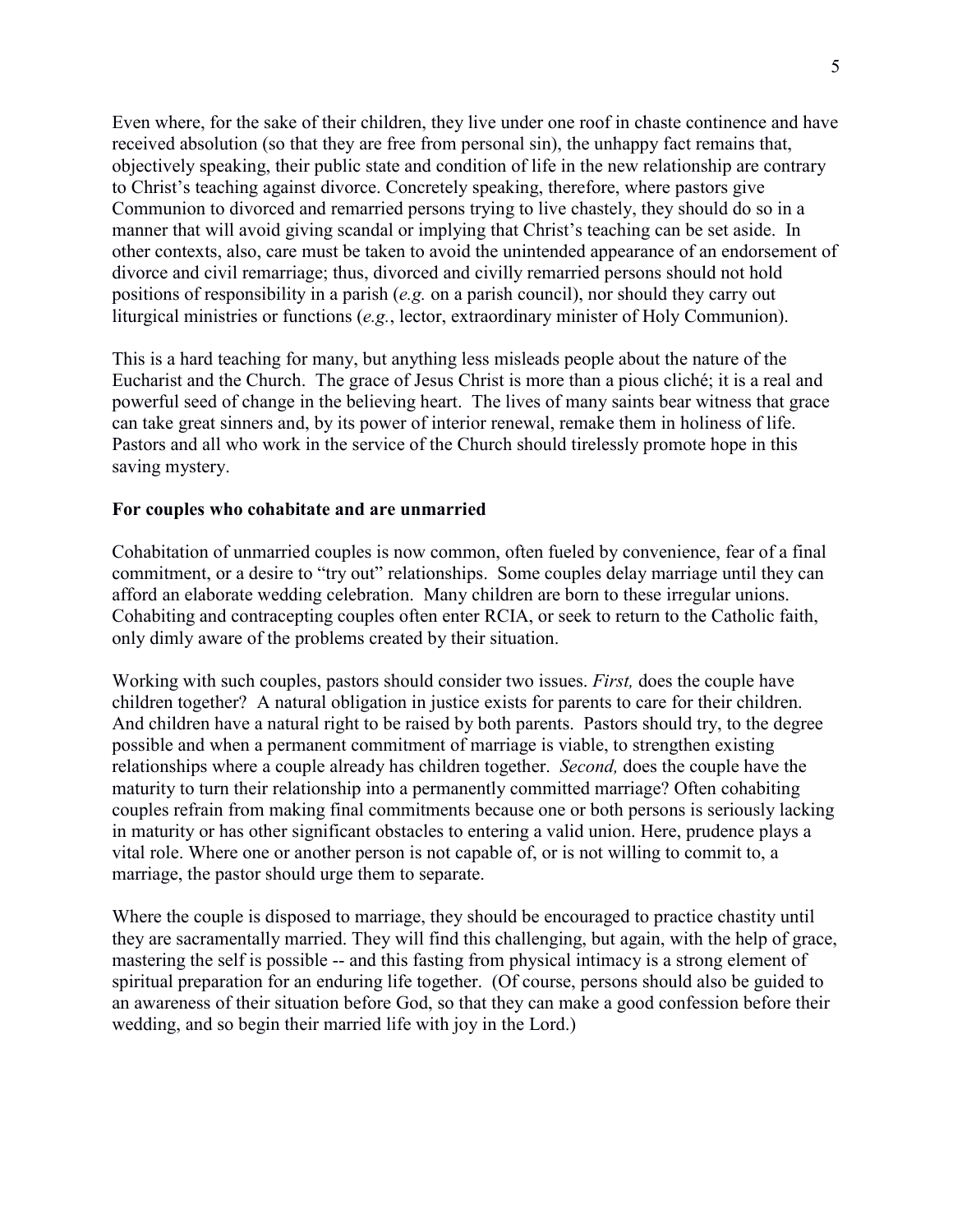Couples who have no children should ready themselves for marriage by a time of domestic separation. Where a cohabiting couple already has children, the good of the young may require the couple to remain living together, but in chastity.

### **For persons who experience same-sex attraction**

The same call to chastity and holiness of life applies equally to *all* persons, whether attracted to the same or opposite sex. The pastoral care of persons with same-sex attraction should be guided by the same love and respect the Church seeks to offer all people. Ministers of the Church should emphasize to such persons that they are loved by God, that Jesus desires them to receive an inheritance as adopted sons and daughters of the Father, and that, as with every Christian, this is made possible through the gift of grace.

Those who work in pastoral ministry often encounter persons with diverse forms of same-sex attraction. Many such persons have found it possible to live out a vocation to Christian marriage with children, notwithstanding experiencing some degree of same-sex attraction. Others have found it difficult to do so. Because Christian marriage with children is a great good, those who find themselves unable to embrace this good may suffer from a sense of loss or loneliness. And, as with those who are attracted to the opposite sex, some can find chastity very difficult. Pastoral care of such persons must never lose sight of their individual calling to holiness and union with Jesus Christ, and that the power of God's grace can make this a real possibility for their lives.

Catholic belief, rooted in Scripture, reserves all expressions of sexual intimacy to a man and a woman covenanted to each other in a valid marriage. We hold this teaching to be true and unchangeable, tied as it is to our nature and purpose as children of a loving God who desires our happiness. Those with predominant same-sex attractions are therefore called to struggle to live chastely for the kingdom of God. In this endeavor they have need of support, friendship and understanding if they fail. They should be counseled, like everyone else, to have frequent recourse to the Sacrament of Penance, where they should be treated with gentleness and compassion. In fact, more than a few such persons, with the help of grace and the sacraments, do live exemplary and even heroic Christian lives.

### **The pastoral situation of same-sex couples**

When two persons of the same sex present themselves openly in a parish as a same-sex couple (including those who may have entered into a same-sex union under civil law), pastors must judge prudently how best to address the situation, both for the sake of the authentic spiritual good of the persons involved, and the common good of the believing community. It's important to remember that some same-sex couples do live together in chaste friendship and without sexual intimacy, and many pastors have had the experience of counseling such couples. The Church welcomes all men and women who honestly seek to encounter the Lord, whatever their circumstances. But two persons in an active, public same-sex relationship, no matter how sincere, offer a serious counter-witness to Catholic belief, which can only produce moral confusion in the community. Such a relationship cannot be accepted into the life of the parish without undermining the faith of the community, most notably the children.